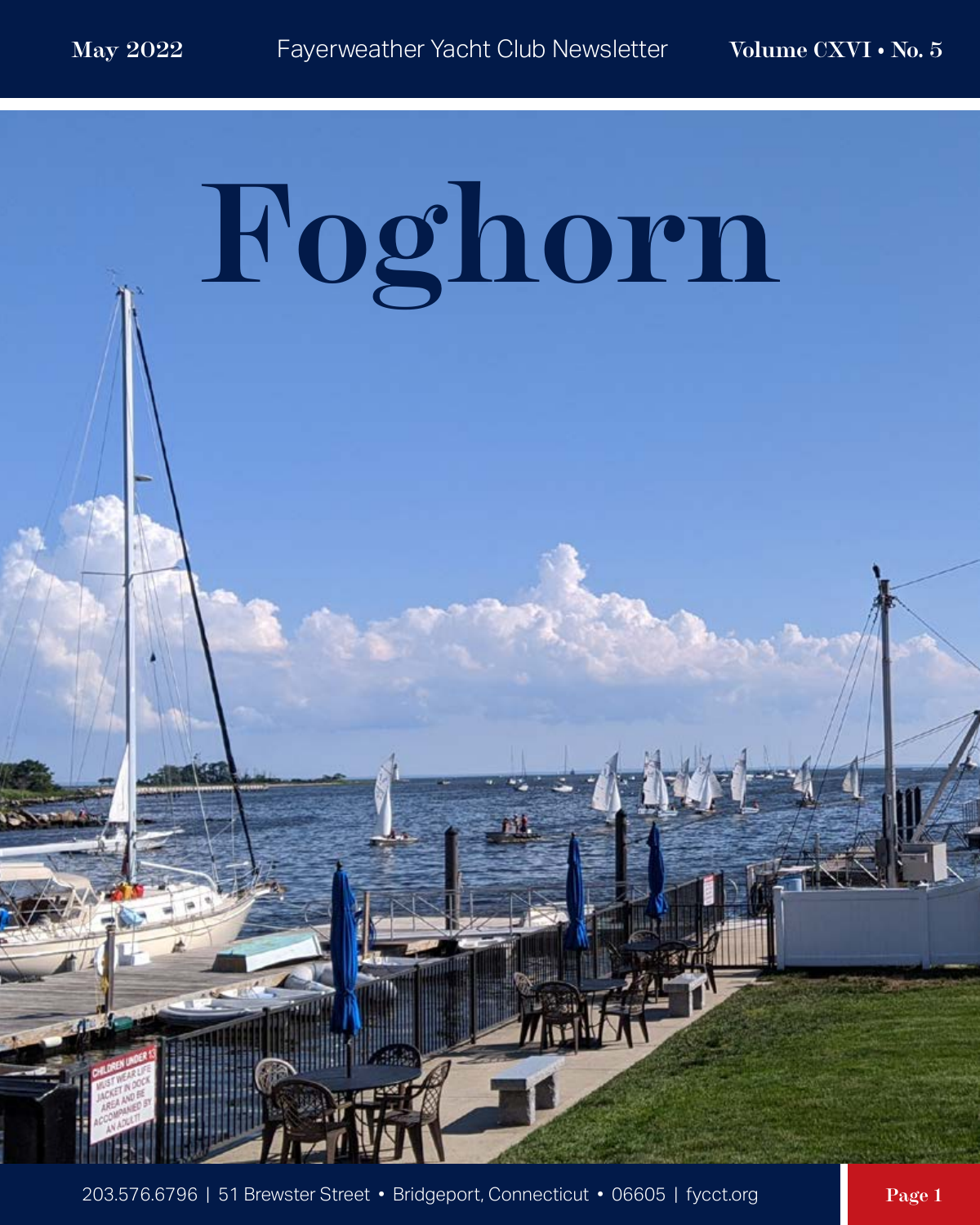## **FROM THE COMMODORE**

*Well folks, May is here, the month when flowers bloom and we officially open our club for the season.*

#### **I LOOK FORWARD TO SEEING EVERYONE ON MAY 28TH FOR OUR 102<sup>ND</sup> OPENING DAY!**

For the past two years, we have had to limit attendance at this great celebration of our club and its members, so this year brings a lot to commemorate and celebrate! The ceremonies begin at high noon followed by a cookout and live music. This year also features outstanding frozen drinks served from the service bar!

#### *This is a great time to share and show off the club to your family and friends. All are welcome!*

It takes many volunteers to make this day a success: cooks, ship store sales, a photographer and much more. We appreciate anyone who can take the time to pitch in and share. Please keep an eye out for the e-blast with the sign-up sheet.

**On a past note, Clean-Up Day was a wonderful success thanks to the many volunteers who came down to help! I was especially glad to see several new members. WELCOME AND THANK YOU!** 

**On a future note, the awning project is close to completion. Many thanks to the Auxiliary for their generous donation of \$7,000 to help make this possible.** 

*Please consider attending our General Membership meetings which are held on the first Tuesday of each month. While the Foghorn is a great place to catch up on club news, detailed reports from our officers and committees are presented and discussed at these meetings. To help generate interest, an agenda of topics to be discussed will be sent prior to each monthly gathering.* 

**Donna DeMattia Commodore**

#### **FLAG OFFICERS**

**Commodore** Donna DeMattia

**Vice Commodore** Mike Mears

**Rear Commodore** Bob Cote

**Treasurer** Jonathan Levinson

**Recording Secretary** Antonio Ortiz

**Financial Secretary** Claudine Mears

#### **Board of Governors**

Richard Parker David J. Nemeth Phil Blagys Jim Hasak Tim Casey Mark Michael Gary Conrad Keith Jamaitis Mary Brooks

**Appointed Officers** Fleet Captain

Bob Butler

Fleet Chaplain Brian Kelly Larry Fullerton

Fleet Surgeon Dr. Cosmo Filiberto

> **Club Manager** Dan Conroy

**Auxiliary President** Debra Rosati

**Foghorn Publisher** Andrea Helenthal Smith helenthal.andrea@gmail.com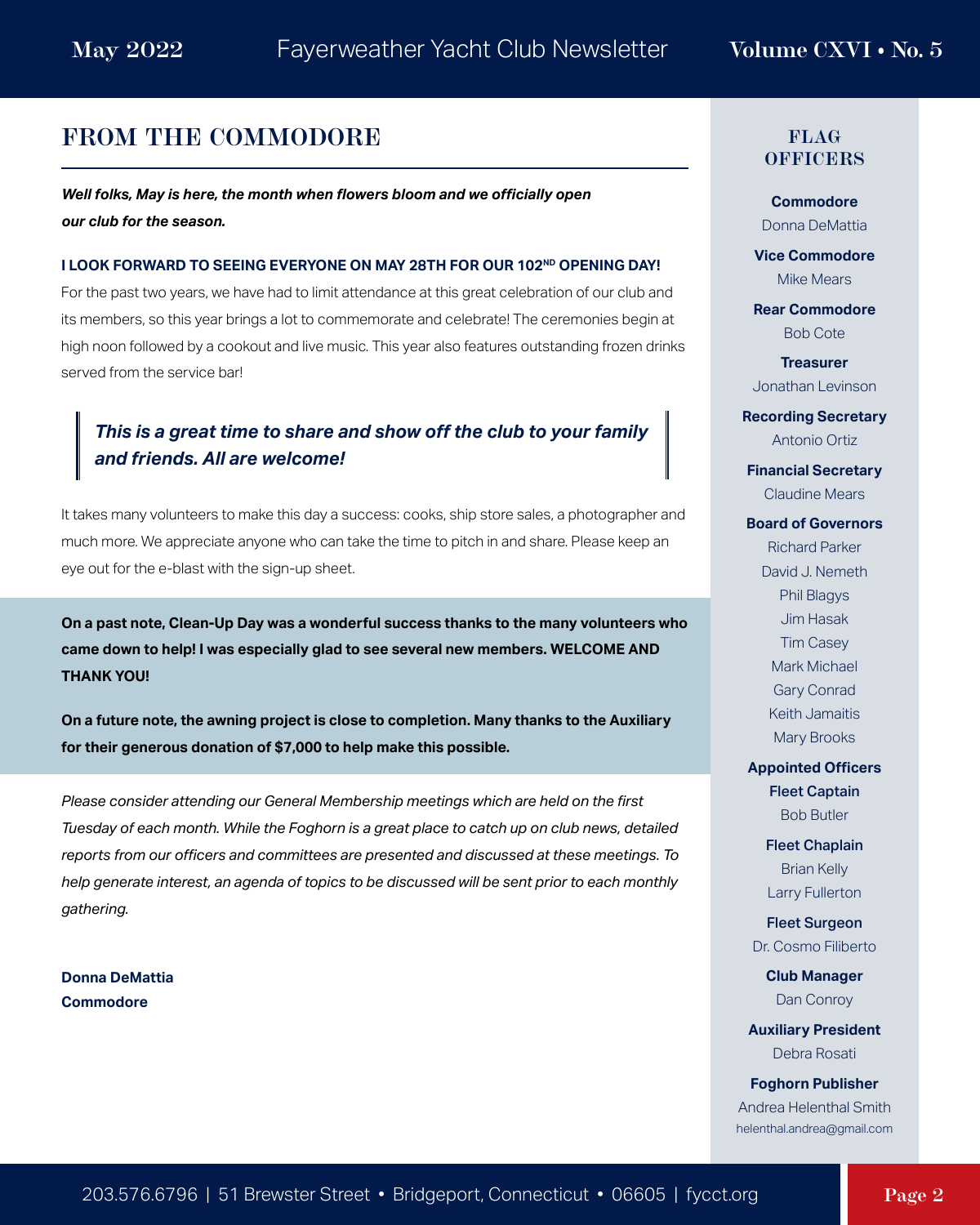# **CLEAN UP DAY 2022 • THANK YOU TO ALL OUR VOLUNTEERS**

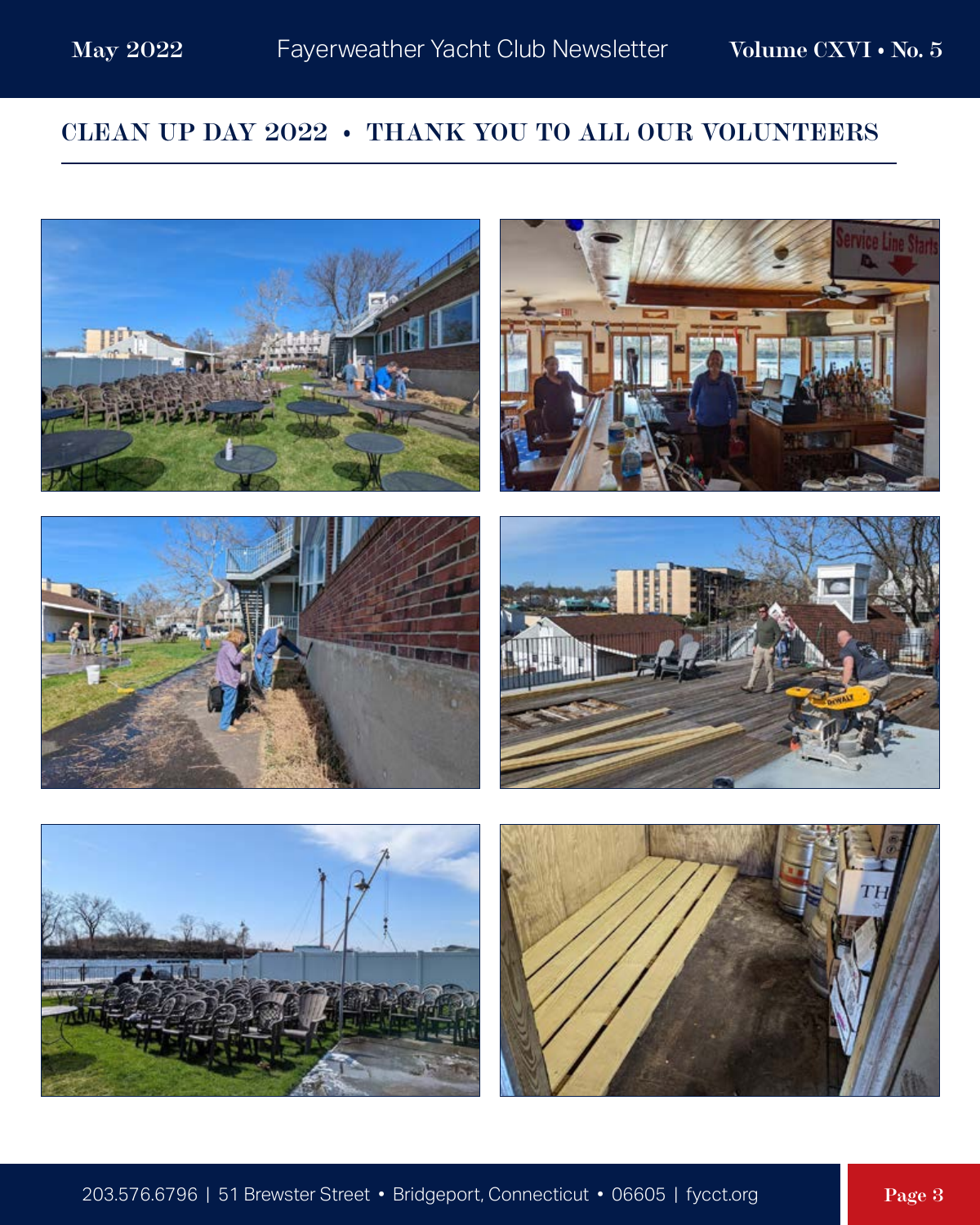# **FROM THE VICE COMMODORE**

*Spring is upon us, and the club is open. As we head towards opening day May 28, we look forward to seeing the members enjoy the club as the season gets started.* 

The online Ship Store will be open in the next few weeks. The club will be selling older inventory at very reduced rates as we have new items, shirts, vests, hoodie sweatshirts, ¼ zip shirts and new Tote bags coming in for Opening Day.

 As you may have heard, The Taste Garden, after providing us with great service, is discussing ending their contract in June. The Kitchen committee is working on ideas to avoid any interruption in service over the summer season.

We will be planning some fun events this year. Details on upcoming events can always be found in issues of the Foghorn, the club website, e-mails and Facebook!

*As a friendly reminder, please sign in guests upon their arrival and each guest gets his or her own line in the sign-in book. Please be sure to fill out each line completely and without the use of ""marks. Please note that your guests cannot arrive before you or leave after you. If you have any questions, please ask the bartenders.* 

*Please bring all glassware and bottles back to the bar, as we do not have staff to clean up after our members and their guests. This includes outside of the club as well.* 

**Mike Mears Vice Commodore**



# **WELCOME TO OUR NEWEST MEMBERS**

We would like to welcome the following new members who have recently joined the Club! We hope to see all of you this upcoming season!

> **JAMES HAWLEY RICHARD SCHNEIDER RANDI NELSON SUSAN PUGLIESE PATRICIA SWAIN DAVID LANDSMAN GEORGE SMILEY IV KATHERINE MILES MORAN TIMOTHY IHLEFELD THOMAS WASHBURN DEBRA O'KEEFE JAMES ROMANO JANE DEYOE**

> > **KEVIN CORTI**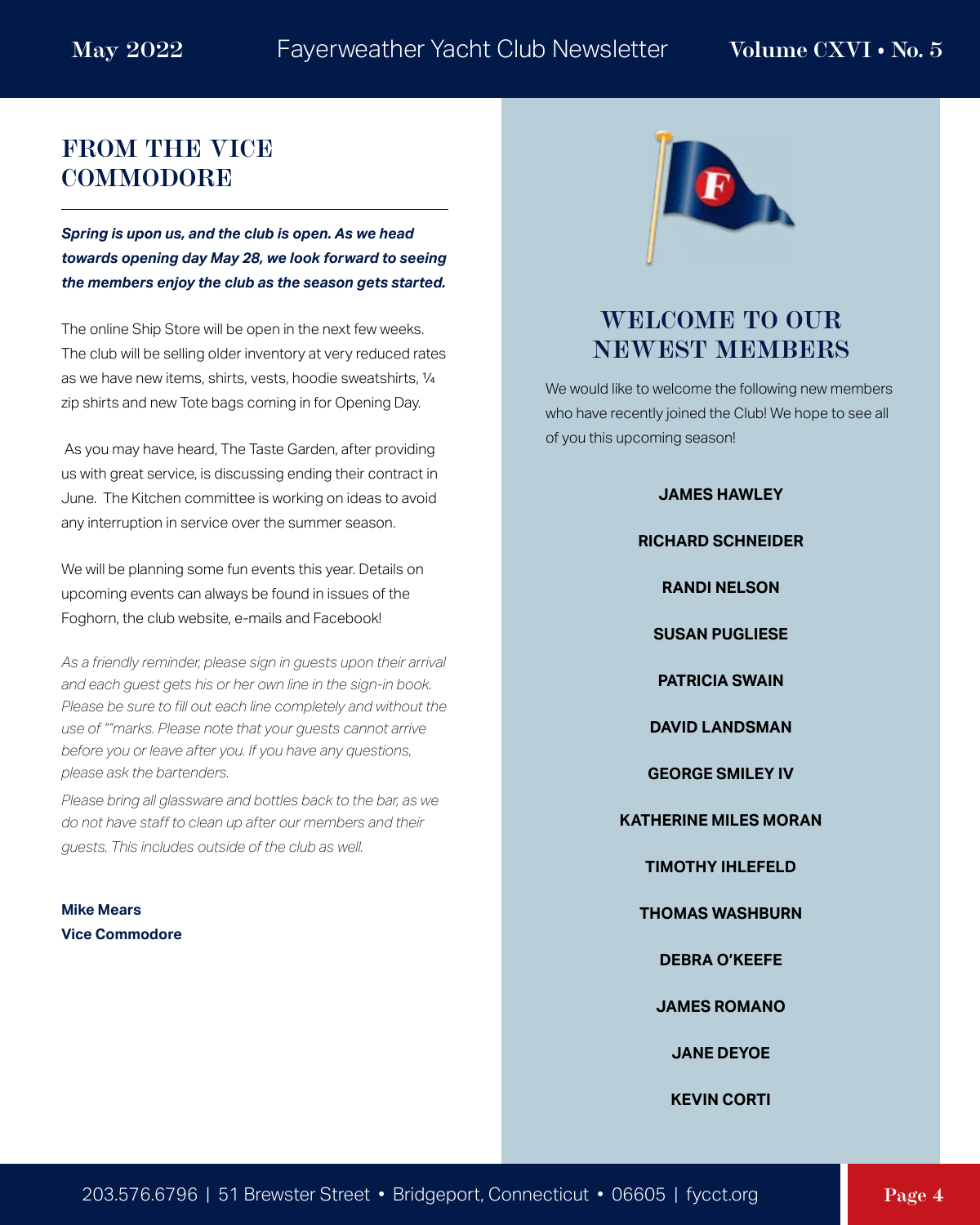# **FROM THE REAR COMMODORE**

We are back in the saddle and ready to have some fun at Fayerweather Yacht Club! We have a tentative schedule of events for 2022 that we will be hosting.

*On the afternoon of April 16th, we had the children's Easter party which was a lot of fun! Thank you to our Easter bunny who made a grand entrance via the Bridgeport Fire Departments boat!* The kids enjoyed a magic show from Bill Hoagland and an Easter egg hunt! We are happy to have finally been able to host an Easter party for the kids after a two-year hiatus due to Covid.

#### **MAY 28 IS OPENING DAY**

**Opening Day begins at 12:00pm on Saturday, May 28, following the ceremony the Taylor & Butler Band is providing the musical entertainment.**

Please be sure to check your e-mail, the club's website and Fayerweather Yacht Club's Facebook page for more information regarding events, details for each party and when tickets will go on sale.

*I look forward to seeing you all at some point during the year!*

**Bob Cote Rear Commodore**

#### **EASTER PARTY 2022**

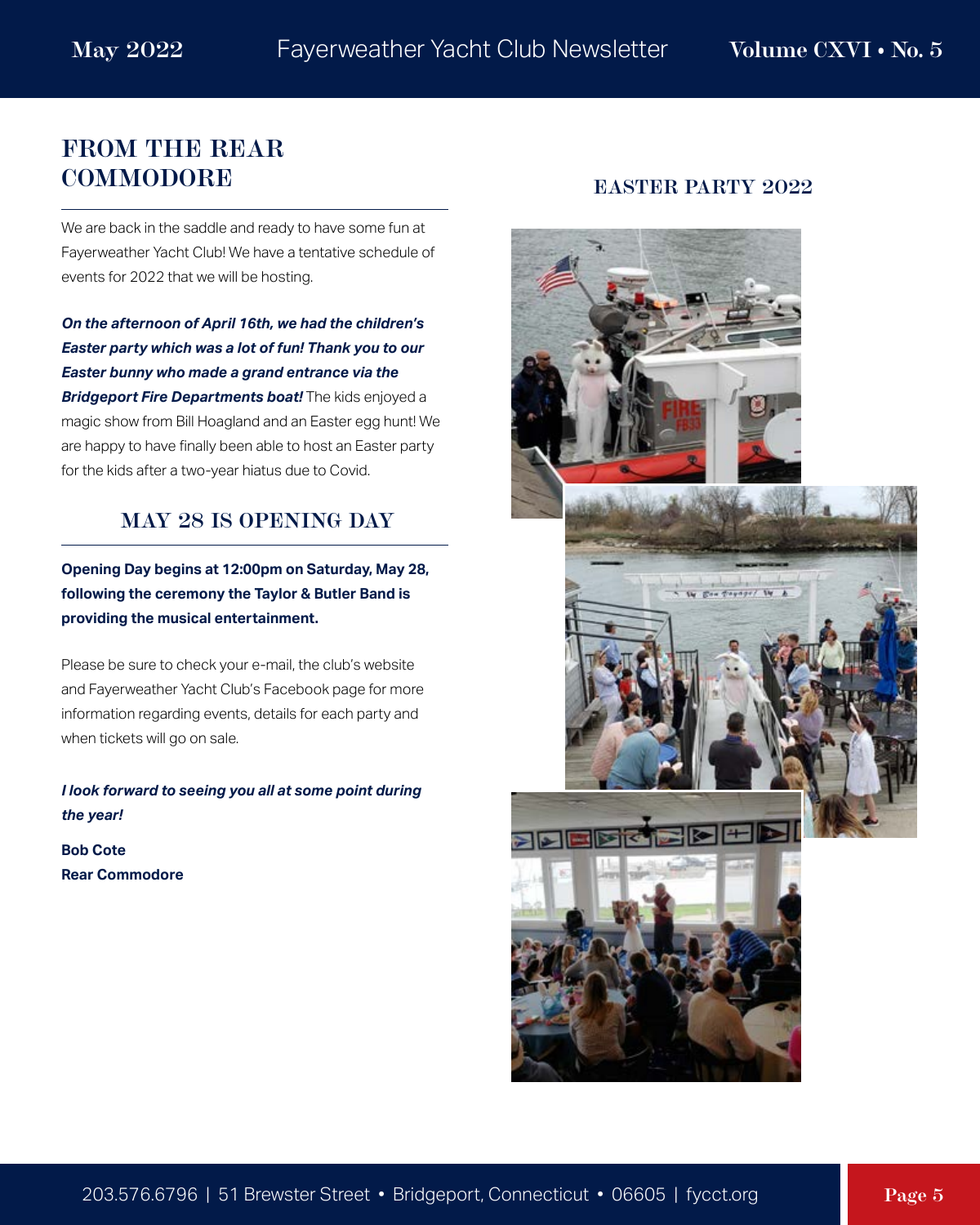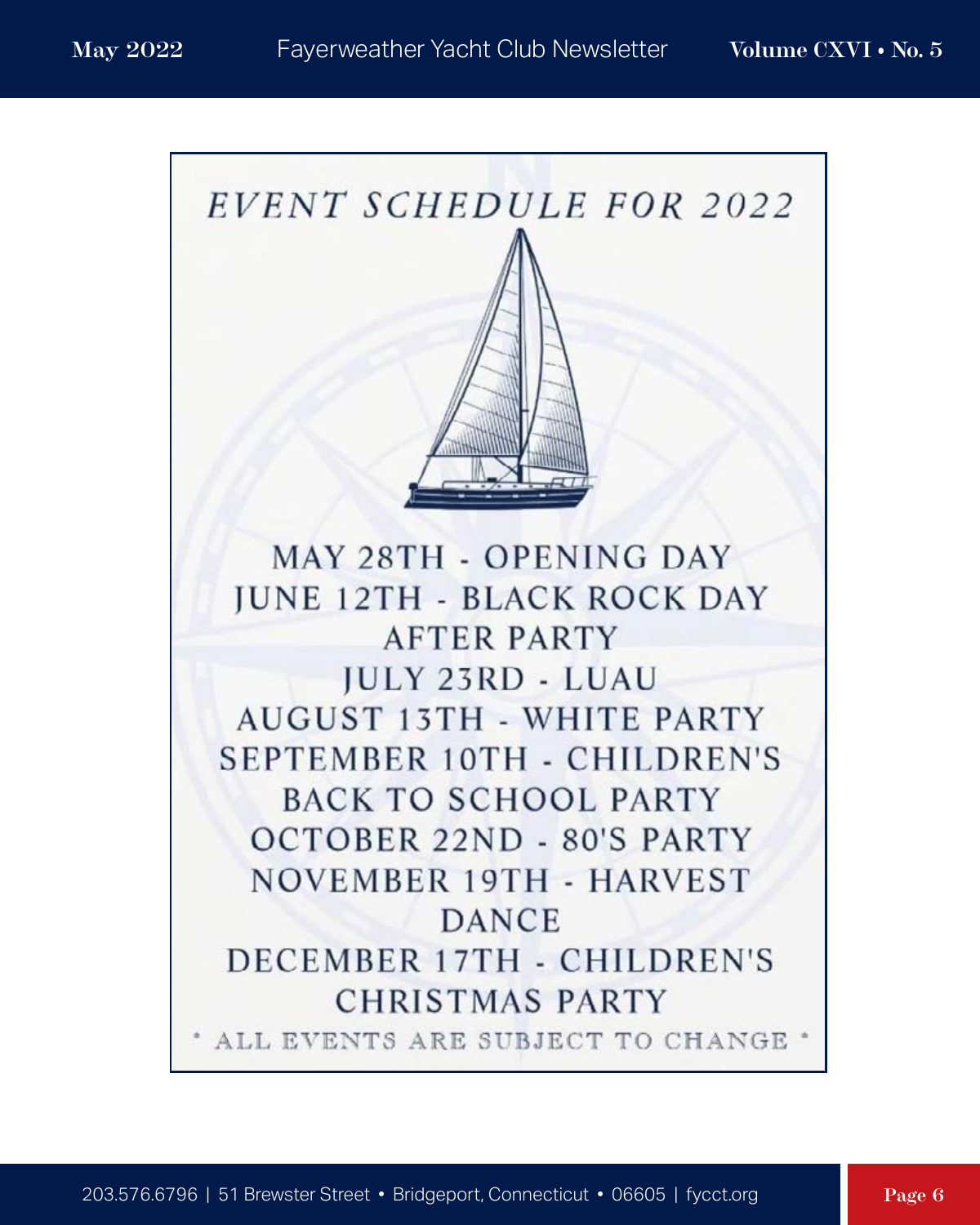

# **AUXILIARY CORNER**

**HAPPY MOTHER'S DAY!** We had a wonderful presentation at our April meeting from Stacy Fama, called Food as Pharmacy...Plant a healing Garden"We learned about the health

aspects of various plants and discussed how some people incorporate the variety of vegetables in their meals.

**We had our Bunny raffle at the Bunny Breakfast and sold \$175 of raffles!** Thanks to everyone who donated a stuffed animal for the raffle. The kids were very excited to get a toy! And thanks to Kara Wagner for helping me for the day! It is greatly appreciated!

We have started discussions on the Gardening Project. Trish Timmons and I met with the Commodore. We will pricing out plantings for the side garden and to put flowers in some barrels that will be placed throughout the yard. We will be setting up a date to plant the flowers, between Mother's Day and Opening Day. I hope that you will consider helping with this.

## **NEXT MEMBERSHIP MEETING MAY 11**

After the meeting, we will be playing Bunco. If you've never heard of it, Bunco is a dice game. No knowledge needed. It's a fun game where you get to play, but also have fun with friends and meet new ones!

# **MAY 28 IS OPENING DAY**

The Auxiliary will be selling baked goods. Please let me know if you will be able to donate a baked good. They should be in individual servings. No nuts please. We are also looking for a couple of people to man the bake sale table. Please let me know if you can help for an hour.

### **JOIN OUR FACEBOOK PAGE**

#### **Please go on and become a member and like our page!**

We will post important information on the page and you can add comments for others to see. It is a private group for Auxiliary Members Only. Let your friends know what you're doing and see if they want to join you, or see if others share any of your interests to start something!

#### [CLICK TO JOIN](https://www.facebook.com/groups/443749913780538)

We are still looking for another Board of Governor. You can shape the future of the Auxiliary!

The next membership meeting is May 11 at 7:00pm. Don't forget about Bunco!

*Looking forward to seeing you there!* **Debbi Rosati Auxiliary President**

> **FAIRFIELD CENTER JEWELERS FAIRFIELD, CONNECTICUT**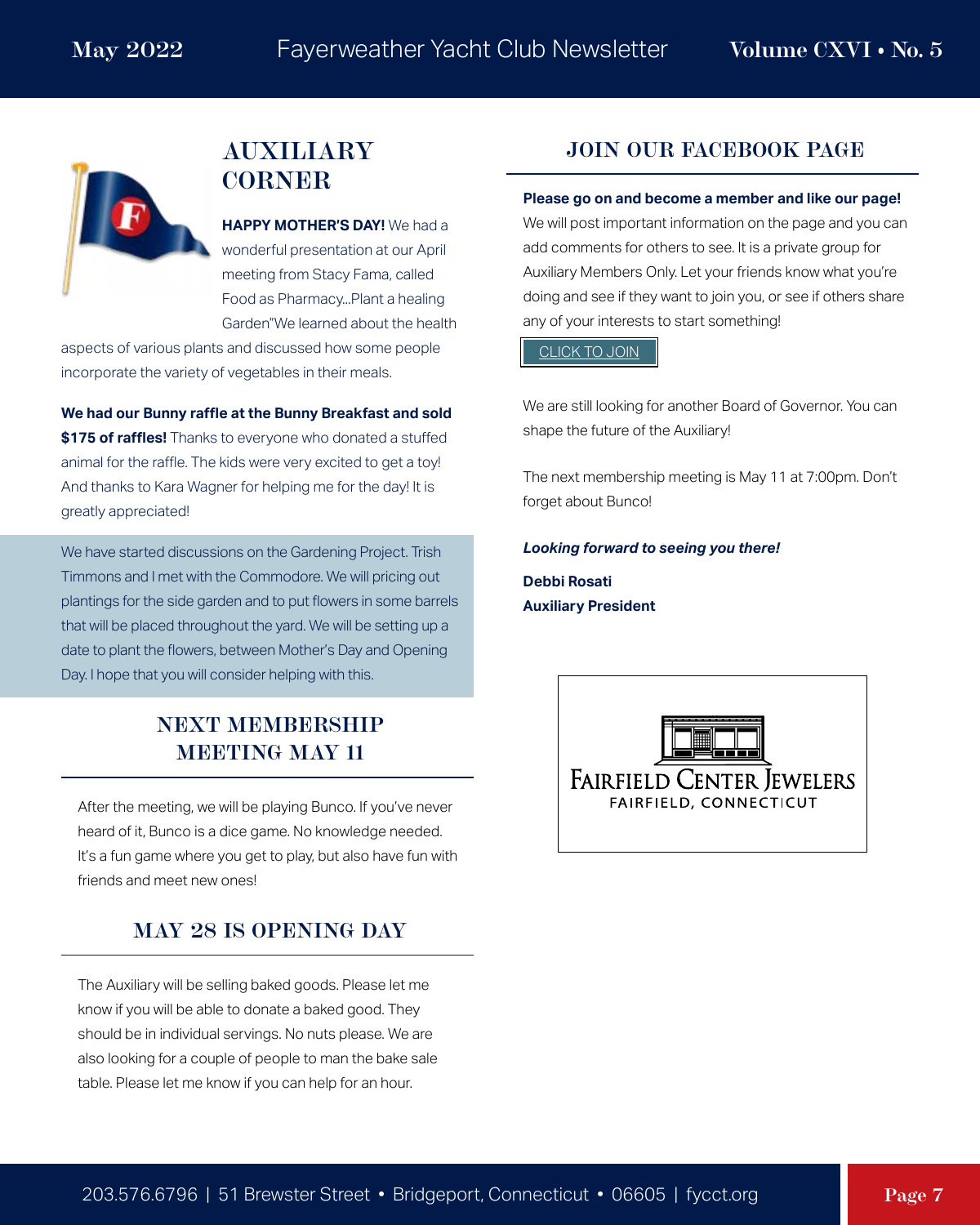

# **FROM THE FISHING COMMITTEE**

**Hi Folks!** Been a while since we have given an update but now we are ready to roll for the season.

*The first event the Fishing Committee will host is our Annual Mother's Day Brunch, May 8th 11:00am -2:00pm.* Please purchase tickets at the bar, we will try to accommodate walk-ins but this will be limited and first come first server basis.

#### **RAW BAR JUNE 3**

#### *The next event we are planning will be a Raw Bar,*

*Friday June 3rd 530pm*. We will have oysters, clams,and other food available. Keep on eye on your e-blasts and the fishing board for more details. We are planning more pop-up events and a movie night or two also so stay tuned. *If you have pictures of your fishing adventures that you would like to share, please send to fycfishing@fycct.org.* 

### **ANNUAL FISHING CONTEST**

The Annual Fishing Contest is available to enter. Sign-up is \$30 and is available at the bar (pins will be in for opening day and we will be given to all entrants ). *The Fishing Contest is open to all members and details and rules are posted on "the board".* We have had some nice fish weighed in already and included some pictures from our fleet. Sign up and get involved in the fun and fish stories sure to follow.

#### **NEED VOLUNTEERS FOR OPENING DAY**

#### *We need some volunteers to help cook on opening day May 28 and also to help out in our other events.*

If you are interested please send me an email at fycfishing@fycct.org with your name and best contact info and I will keep you informed on our plans.

Keep an eye on email blasts for our famous pop-up events too we have a couple good ones we are working on.

*It wasn't me! I was a on a boat that day.* **Keith Jamaitis Fishing Committee**

# **CAPTAINS CORNER**

Some of our moorings have been "green ribboned", others need to be inspected by the individual owners and made correct. You know who you are. Today as I write this, we have reached close to eighty degrees Fahrenheit, true spring temperatures can't come soon enough.

Jim Morley has frequently been in touch with the Hauser folks who take care of the hoist. Hauser did indeed show up and worked on it today. We should all thank Jim for the continuous work he did to accomplish this feat.

We have not heard from Tyler as to when the moorings will start going in the water, with the assistance of Steve Wargo who has been Tyler's sole helper, once they start, it should go quickly.

If Steve gets to read this, perhaps he will call Jim Morley or me and bring us up to date.

**Bob Butler Fleet Captain**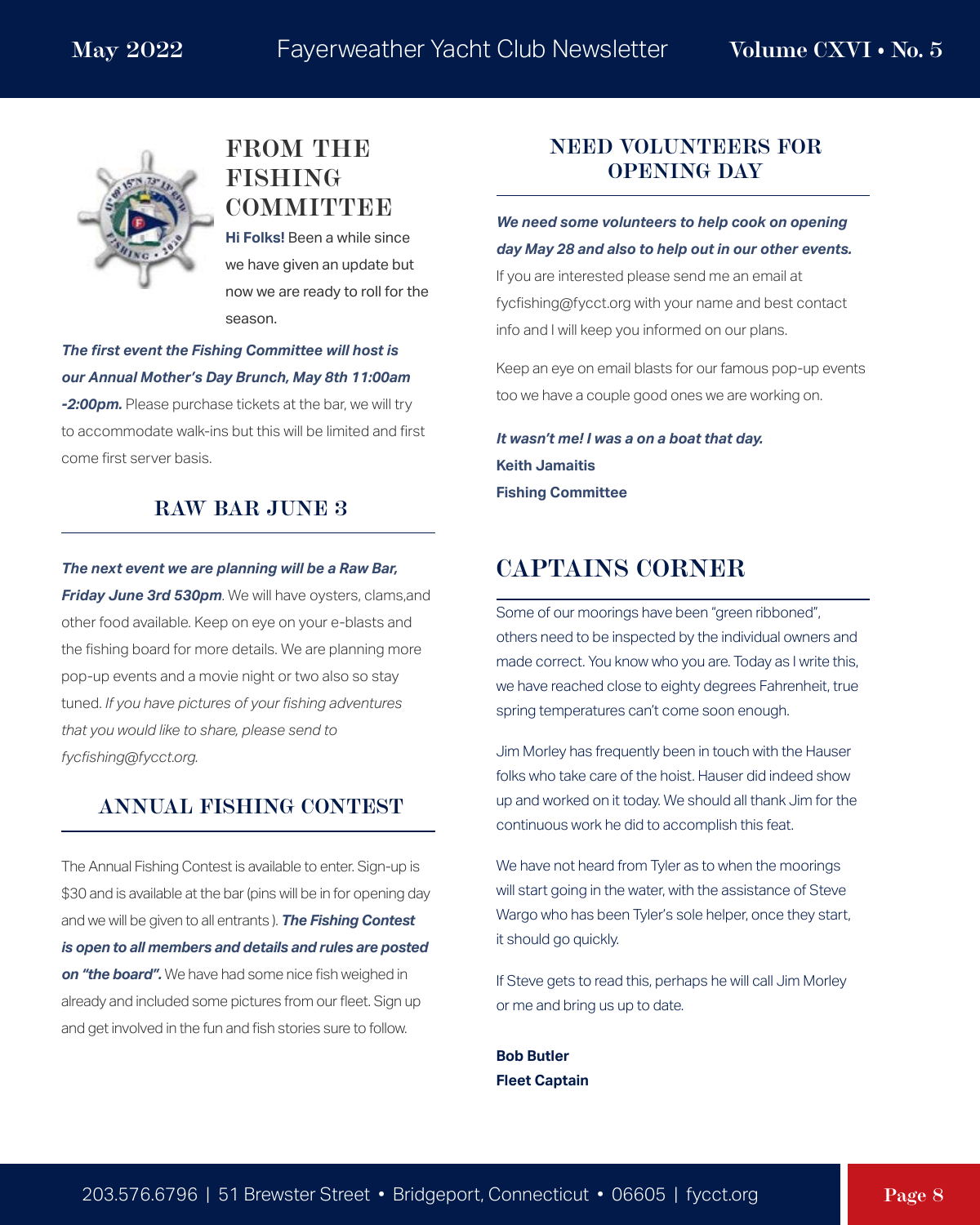# **[FROM THE SAILING](https://fycct.org/index.cfm?ID=169)  COMMITTEE**

It is that time of year, get the bottom paint on, the sails unwrapped, check your standing rigging and get ready for the season. FYC is planning a few club regattas this year. Please come out to sail, as crew or with your boat. We always welcome new sailors to all of our club events. The first big regatta will be the Block Island long distance race. The race starts in Stamford, runs overnight to Block Island and ends back at the Stamford Yacht club. FYC sailors have been doing very well in YRALIS events.

#### **2022 SAILING CALENDAR**

#### **Wednesday Night Sailing: May 11 – September 7**

Skipper's meeting will be announced. The regatta series is managed on Yachtscoring. The site will be up March to apply. All are welcome Beginners to experienced sailors.

There will be a "Looking to Crew" and a "Looking for Crew" sign-up sheets on the FYC web site. [Register here!](https://fycct.org/index.cfm?ID=169)

#### **Sail Park City: July 16**

 Historically, this has been a great event, we will be forming a committee to help with the regatta. Most of the help needed is for the advertising, marketing, and administration of the regatta party after the race.

#### **Ken Johnson Memorial Team Race Event: October 1**

This is a new event. FYC will be inviting other clubs to compete in the only Club Team racing event in YRALIS. We will be holding a navigator class again. Navigator class is for boats that aren't active racers but want to compete in a low intensity fun regatta. The Regatta party will be sponsored by the Fishing Committee.

**Halloween Race: October 29**

**Wild Turkey Regatta: November 25**

**Block Island Around the Island Race: May 27**

**Vineyard Race: September 2 – 4**

**Brent C. Donahue Cross Sound Regatta (YRALIS Qualifier) : September 17**

#### **FYC JUNIOR SAILING**

*FYC will be partnering with Sail Away out of Captains Cove to host a Fayerweather Kids Learn to sail program. August 8th through the 19th will be Fayerweather Week(s*). Sail Away will sponsor a Fayerweather Kids Only two-week Junior Sailing. The program will be managed by Sail Away at Captains Cove. FYC grounds will be used for some of the activities as well as Drop off and Pick up points for the program. Please look here and for an email for more information to come.

#### **LADIES SAILING**

FYC will be hosting a Ladies Sailing night over the summer of 2022. We are looking for FYC boat owners to sponsor their boats to take the lovely ladies of FYC/Auxiliary out for a night of sailing. There is a lighthearted race, all amateurs, to get the sailing mood going. The Ladies nights are a "no pressure" casual sail. Look for a sign-up email as either a participant or boat owner in the new year. Ladies sailing nights will be Fridays in June and July. *Any questions or comments on the sailing program please feel free to reach out to Mike Mears Sailing@FYCCT.org.*

#### **SAILING COMMITTEE**

I will be looking for a few members to join the Sailing Committee next year. The commitment is light, and the activities are fun. Please email Sailing@FYCCT.org if interesting in being on the committee next year.

*Fair Winds* **Mike Mears Sailing Chair**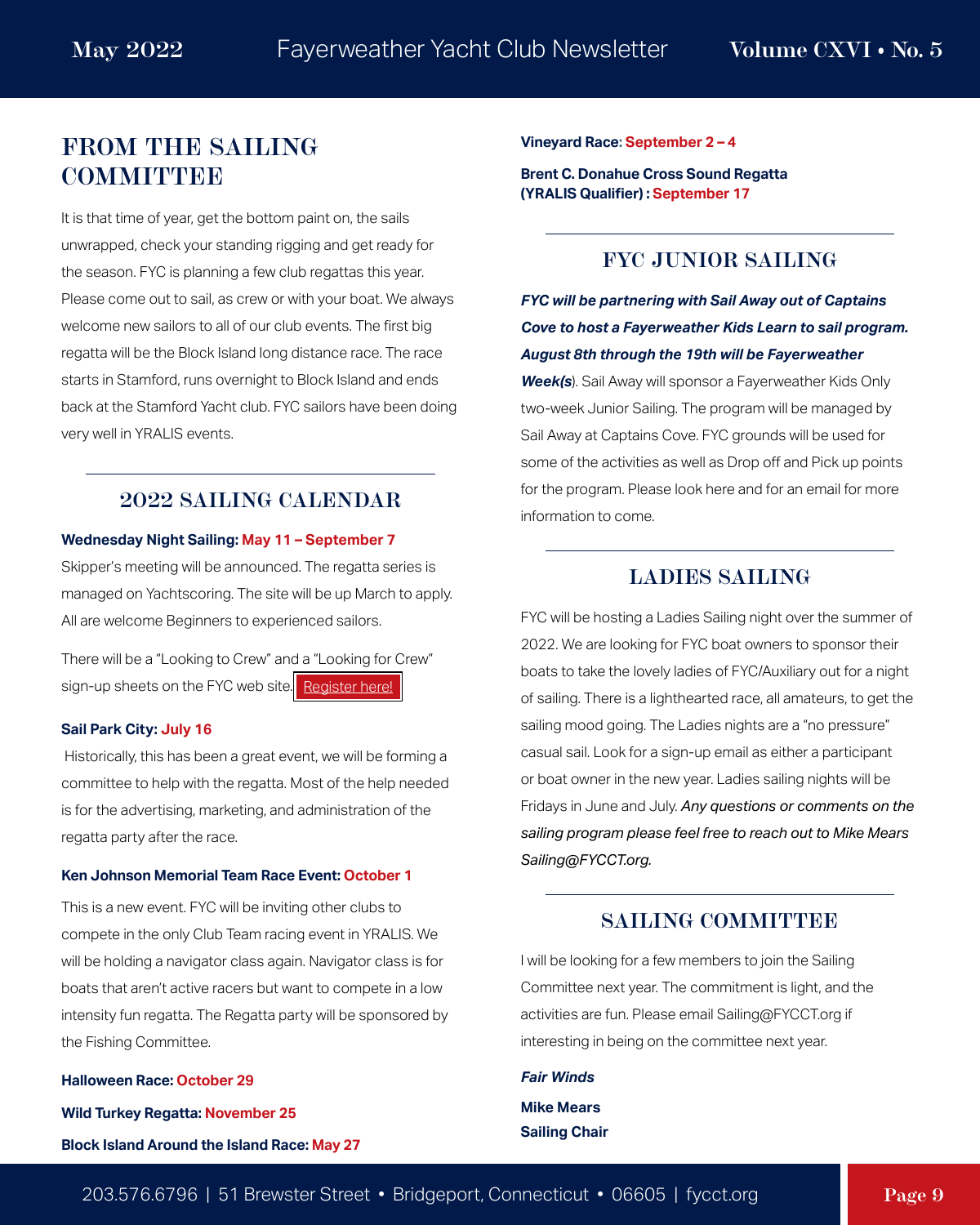# KITCHEN HOURS

Monday – CLOSED

Tuesday - Friday: Lunch 11:00am – 2:00pm

Thursdays - Fridays: Dinner 5:00pm – 9:00pm

> Saturday Lunch 11:00am – 3:00pm

> Sunday Brunch 11:00am – 3:00pm

Visit our website Galley Page for all current menus and also to place takeout orders.

#### **Join us for Taco Tuesdays!**

# WINE LIST

| RED                                  | Glass  | <b>Bottle</b> |
|--------------------------------------|--------|---------------|
| House Cabernet Sauvignon             | \$2.75 |               |
| Mondavi Merlot                       | \$3    |               |
| Vendage Cabernet Sauvignon           | \$3    |               |
| Dark Horse Rosé                      | \$3.50 | \$13          |
| House Zinfandel                      | \$4.50 |               |
| <b>Block Nine Pinot Noir</b>         | \$8    | \$30          |
| <b>Ghostrunner Red Blend</b>         | \$8    | \$30          |
| Shadowbrook Zinfandel                | \$8    | \$30          |
| Broadside Cellars Cabernet Sauvignon | \$10   | \$35          |
|                                      |        |               |
| WHITE                                | Glass  | <b>Bottle</b> |
| House Pinot Grigio                   | \$2.75 |               |
| Placido Pinot Grigio                 | \$3    |               |
| 3 Pears Chardonnay                   | \$4    |               |
| Vendage Chardonnay                   | \$4.50 |               |
| Gooseneck Chardonnay                 | \$5    | \$18          |
| Giesen Sauvignon Blanc               | \$7    | \$25          |
| Haymaker Sauvignon                   | \$7    | \$25          |
| <b>KJ Riesling</b>                   | \$7    | \$25          |
| Kris Pinot Grigio                    | \$8    | \$30          |
|                                      |        |               |

# **SPARKLING** Glass Bottle

| Verdi Spumante |     |  |
|----------------|-----|--|
| Enrico Brut    | \$8 |  |

# **PORT**

| Dow 20 Yr Tawney | \$25 |
|------------------|------|
|                  |      |